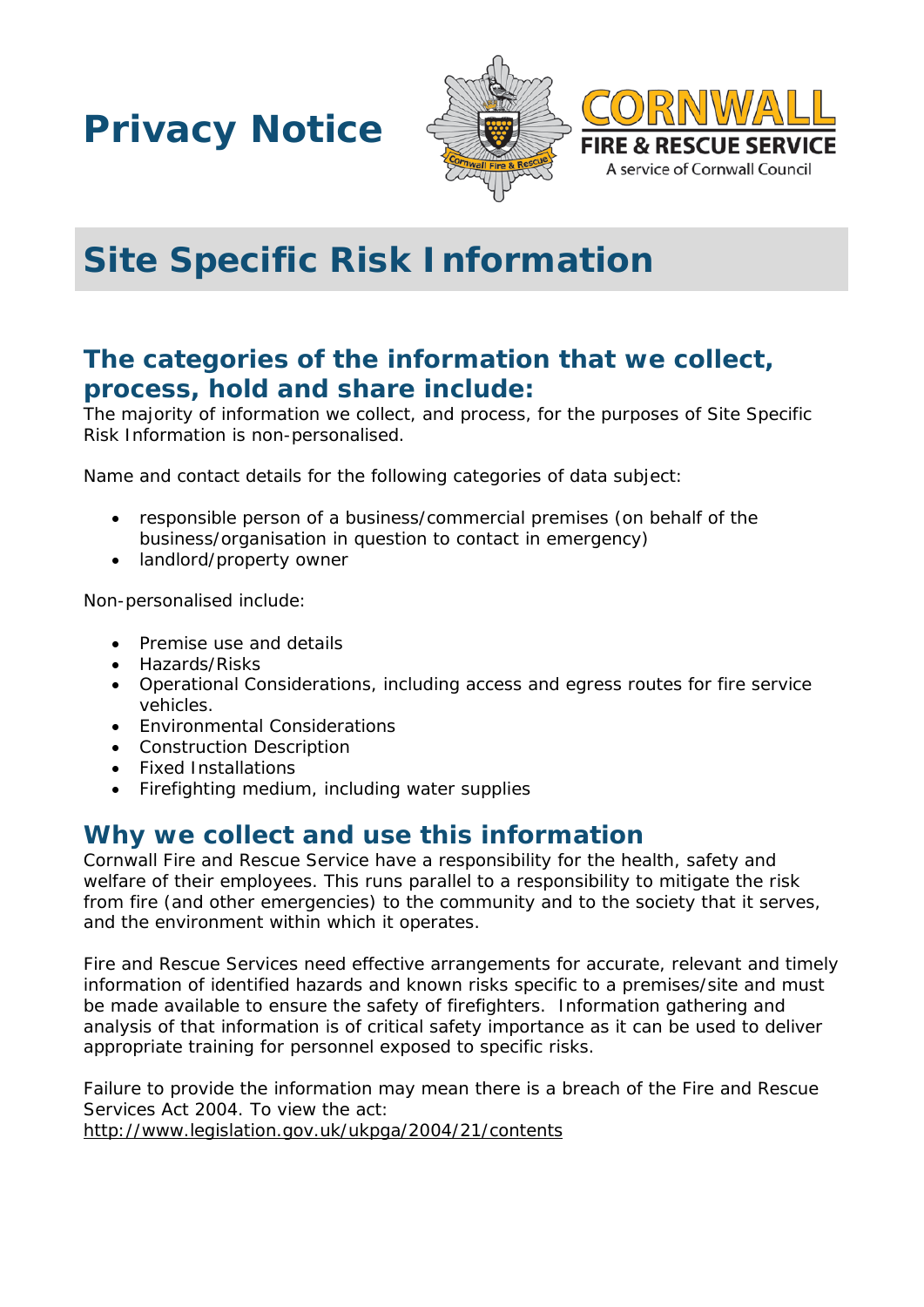### **The lawful basis on which we use this information**

We need your information to carry out our statutory duties under the Fire and Rescue Services Act 2004, complying with a legal obligation.

Article  $6(1)(c)$  - processing is necessary for compliance with a legal obligation to which the controller is subject.

This provides that Fire and Rescue Authorities must make arrangements for:

- Obtaining necessary information for the purposes of: extinguishing fire and
- Protecting lives and property from fires in its area (Section 7); rescuing and
- Protecting people from harm from road traffic accidents in its area (Section 8); or for dealing with any other emergency function other than fires and road traffic accidents in its area, conferred upon them under Section 9. It is, therefore, worthy of particular note that this guidance is not solely directed towards information for firefighting.

Section 45 provides the powers of entry for an authorised officer to enter a premises at any reasonable time for the purposes of obtaining information needed to discharge the functions of Sections 7, 8 or 9 or if there has been a fire in the premises. Where an authorised officer enters a premises they may: take with them any other persons, and any equipment, that they considers necessary; or require any person present on the premises to provide them with any facilities, information, documents or records, or other assistance, that they may reasonably request.

- The Fire and Rescue Services (Emergencies) (England) Order 2007
- Civil Contingencies Act 2004
- The Civil Contingencies Act 2004 (Contingency Planning) Regulations 2005

The Act, places a duty on a Fire Service to obtain and provide information as part of its provision to deal with fires and other emergencies. This information is used by operational personnel during an incident to provide an effective response as well as to safeguard them and the community.

To view the act:<http://www.legislation.gov.uk/ukpga/2004/21/contents>

### **Collecting this information**

Any personal information obtained for this process will be either provided by the individual themselves, from the organisation subject to the site specific risk activity or from other legitimate sources. Any written correspondence that is sent in relation to site specific risk information will signpost to the addressee where they can obtain a copy of this privacy notice and related policies.

#### **Storing this information**

The site specific risk information will be held electronically against the premises ID on our Community Fire Risk Management Information System. The retention of this data will be dictated by the risk of the premises. This information is kept securely and used by operational and control staff to manage responses to incidents as well as to maintain contact with the named person to keep the risk information up to date and relevant. Once the information is no longer relevant for purpose, such as demolition of premises or change of use for the premises it will be destroyed.

Any personal information held in emails, letters or other paper files will be scanned into the above system against the premises ID and paper copy securely shredded. All information security controls, document retention and practices are as per the associated Cornwall Fire, Rescue and Community Safety Service policies.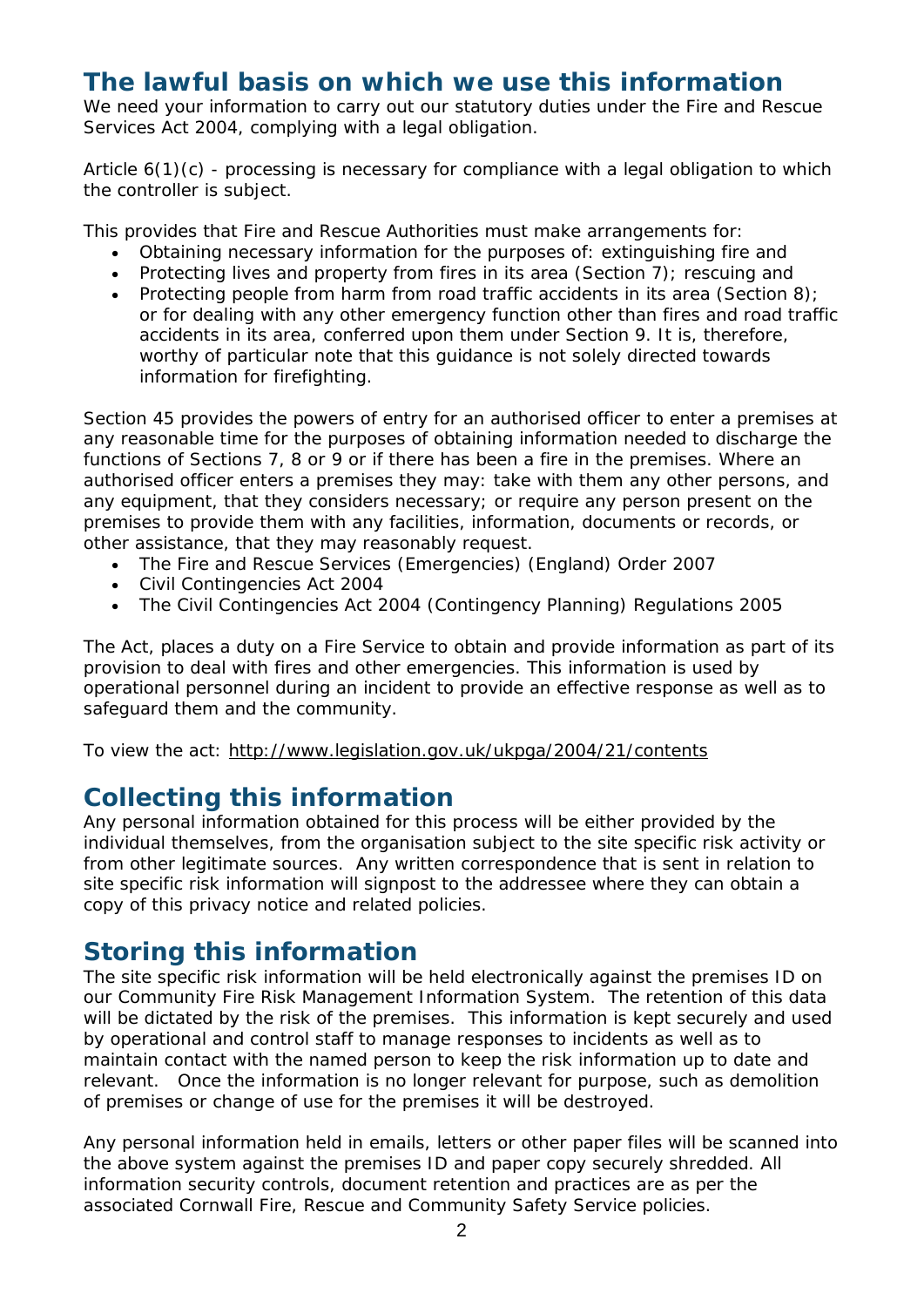# **Who we share this information with and why**

If the building we hold the risk information for is near a county boundary and likely to attract an attending appliance from a neighbouring fire service, the risk information will be shared with that service. Cornwall Fire and Rescue Service have entered into arrangements with Devon and Somerset Fire and Rescue Service under section 13 and section 16 of the Fire and Rescue Act 2004. To provide site specific risk information held on premises at the border areas that either services staff could attend on an operational incident.

Appropriate information will also be disseminated to other Category 1 & 2 responders, such as other emergency and statutory authorities, where a multi-agency response is required, in accordance with our obligations under the Civil Contingencies Act 2004. To find out more about the Civil Contingencies Act 2004 and Category 1&2 responders: <http://www.legislation.gov.uk/ukpga/2004/36/contents>

# **Individual Information Rights**

Below is a brief summary in relation to personal information held for business fire safety activities:

- The individual has the right of access to what personal information we may hold for our service by contacting the Cornwall Council Data Protection team.
- In some circumstances, individuals who are subject to legal proceedings are unable to exercise all of their information rights, such as objection to processing and data erasure.
- The information held by Cornwall Fire, Rescue and Community Safety Service is not eligible for data portability or subject to automatic processing.
- If an individual is no longer acting as the responsible person for that organisation, or if the premises landlord and has sold the premises in question, please contact a member of the administrative support team 01726 223620, [sstadmin@fire.cornwall.gov.uk](mailto:sstadmin@fire.cornwall.gov.uk) or by writing to us at: Service Support Team, Cornwall Fire, Rescue and Community Safety Service, Service Headquarters, Tolvaddon, TR14 0EQ

### **Requesting access to your personal data and your rights**

Your personal information belongs to you and you have the right to:

- be informed of how we will process it
- request a copy of what we hold about you and in commonly used electronic format if you wish (if you provided this to us electronically for automated processing, we will return it in the same way)
- have it amended if it's incorrect or incomplete
- have it deleted (where we do not have a legal requirement to retain it)
- withdraw your consent if you no longer wish us to process it
- restrict how we process it
- object to us using it for marketing or research purposes
- object to us using it in relation to a legal task or in the exercise of an official authority
- request that a person reviews an automated decision where it has had an adverse effect on you

You are legally entitled to request access to any information about you that we hold, and a copy using the subject access request. Use the links below to find out more: